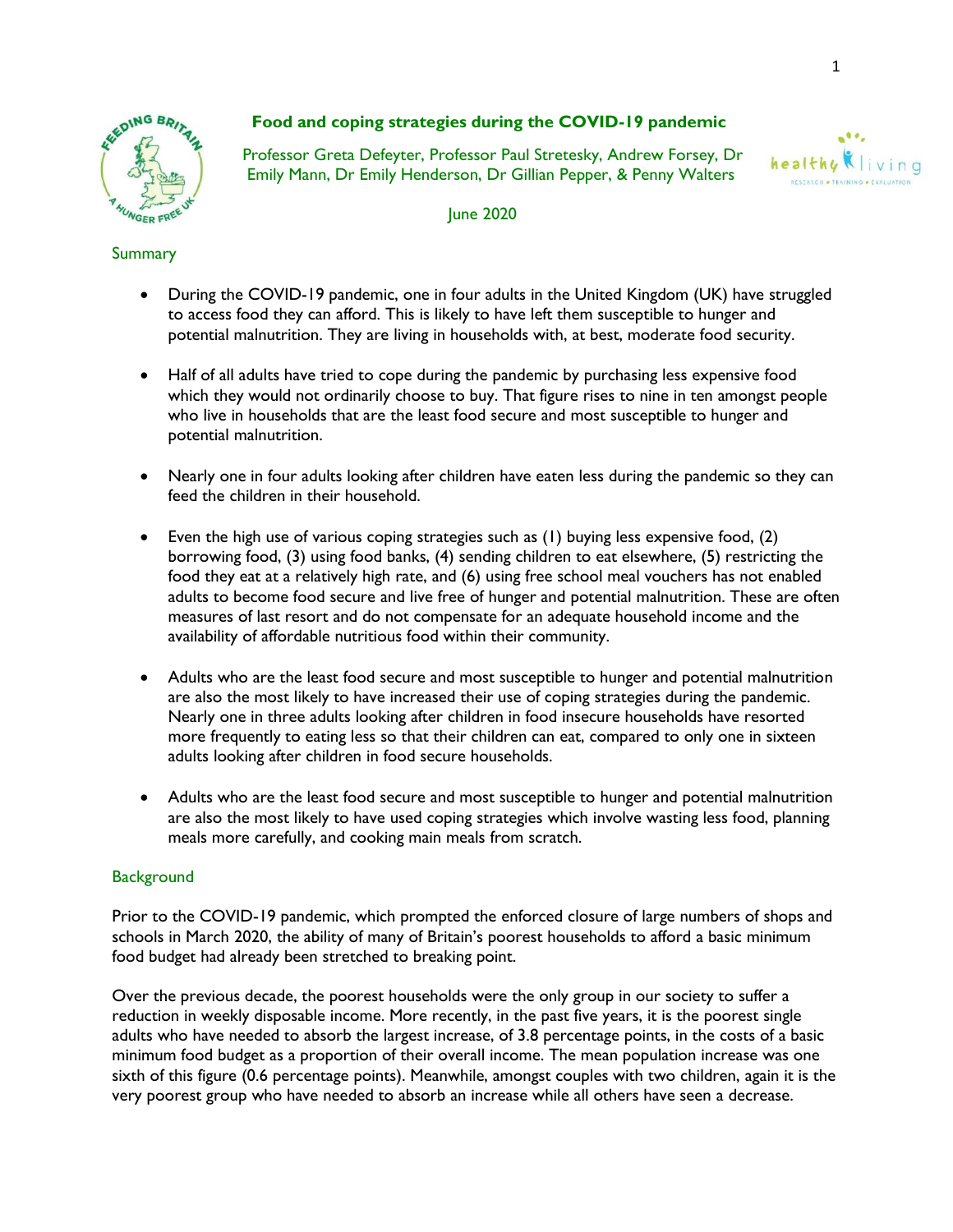While hunger and malnutrition can affect any one of us, it is more likely to affect the poorest people in our country. Indeed, living in poverty often results in families having to buy goods and services through the most expensive means, and increasingly not having their rent paid in full. This combination of trends, in addition to immediate triggers such as benefit-related problems, lies beneath the rising need for food banks in our country.

During Feeding Britain's emergency response to COVID-19, through which our regional networks will have distributed a million meals by the end of June, it has become increasingly clear that a broader group of households, in addition to the very poorest, are struggling to meet their essential outgoings and still put food on the table.

Against this backdrop, Feeding Britain and the Healthy Living Lab at Northumbria University wished to develop a detailed understanding of households' coping strategies, as well as their ability to access and afford adequate food, since the introduction of lockdown in March.

A national representative survey was conducted in the week commencing  $8<sup>th</sup>$  June 2020, by Prolific, and gathered 1,004 responses. The survey contained a range of questions relating to household food security and coping strategies during the pandemic.

#### Findings

The survey produced the following breakdown of food security in the UK, during the pandemic:

- 71.41% of adults report living in a household with high food security, where they have no problem or limitation in accessing the food they need in sufficient quantity and quality.
- 9.36% of adults report living in a household with marginal food security, where they are experiencing a shortage of food in the house and/or anxious about their ongoing ability to access and afford the food they need in sufficient quantity and quality.
- 8.50% of adults report living in a household with low food security, where they are having to reduce the quantity and quality of their food, and consume meals which are mostly lacking in nutritional value and variety.
- 7.67% of adults report living in a household with very low food security, where they frequently need to reduce their food intake, are hungry, or regularly go without food for long periods of time.

The survey produced the following breakdown of coping strategies used by adults across the UK, during the pandemic:

- 50.5% of adults are relying on less preferred and less expensive food. 26.5% of adults have relied more heavily on this strategy during the pandemic than they did before. These figures increase to 92.2% and 64.6% respectively amongst adults living in a household with low or very low food security.
- 10.4% of adults are borrowing food, or relying on help from a friend or relative. 4.8% of adults have relied more heavily on this strategy during the pandemic than they did before. These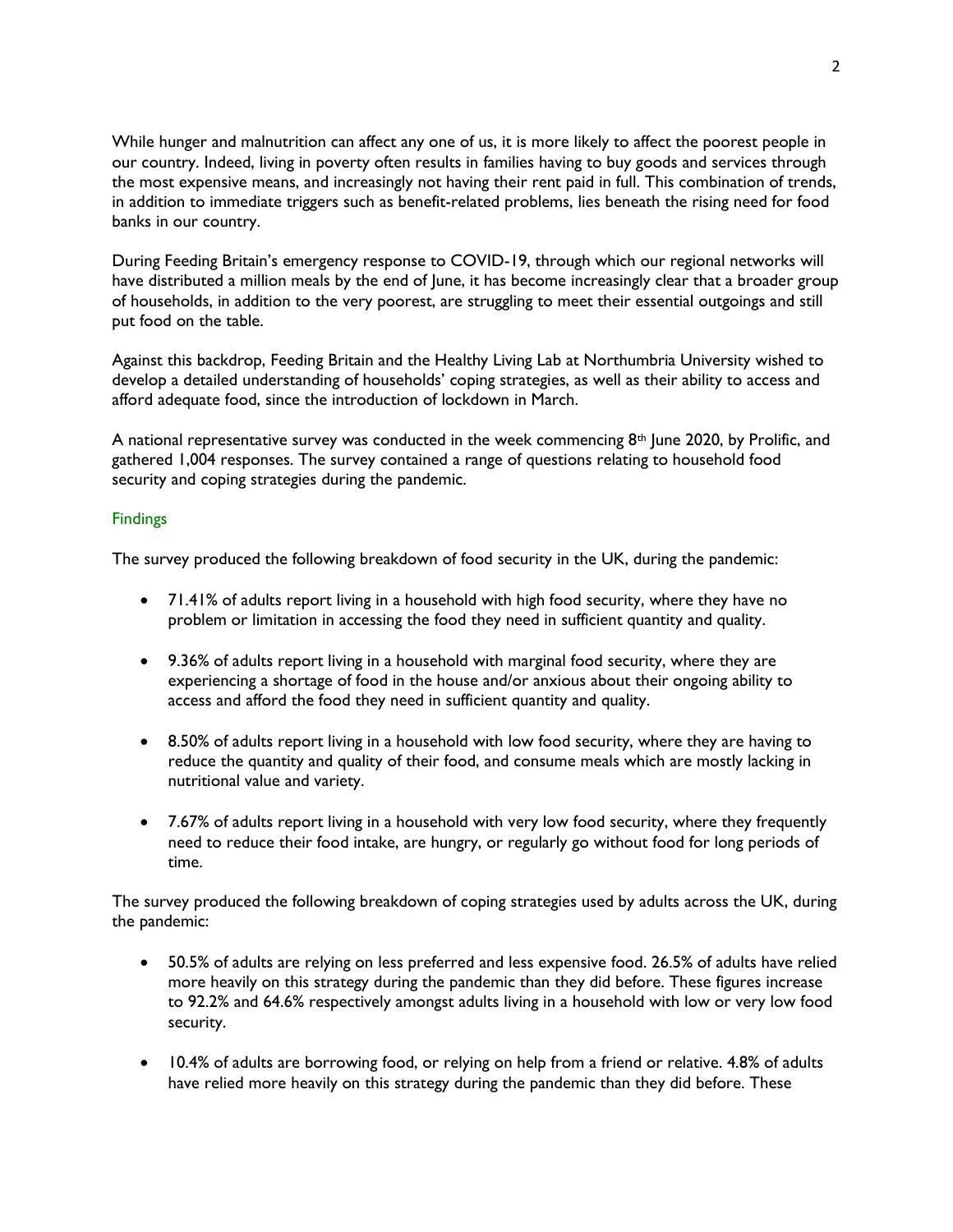figures increase to 41.6% and 20.9% respectively amongst adults living in a household with low or very low food security.

- 11.2% of adults are purchasing food on credit. 4.6% of adults have relied more heavily on this strategy during the pandemic than they did before. These figures increase to 31.7% and 18.5% respectively amongst adults living in a household with low or very low food security.
- 4.3% of adults are relying on food banks and other sources of food aid. 2.6% of adults have relied more heavily on this strategy during the pandemic than they did before. These figures increase to 19.1% and 12.3% respectively amongst adults living in households with low or very low food security.
- 7.6% of adults with children are relying on free school meal vouchers. This figure increases to 12.1% amongst adults living in a household with children, with low or very low food security.
- 5.4% of adults with children are sending members of their household somewhere else to eat. 3.8% of adults with children have relied more heavily on this strategy during the pandemic than they did before. These figures increase to 14.5% and 10.4% respectively amongst adults living in a household with children, with low or very low food security.
- 23.8% of adults with children are restricting consumption in order for their children to eat. 14.3% of adults with children have relied more heavily on this strategy during the pandemic than they did before. These figures increase to 41.2% and 29.6% respectively amongst adults living in a household with children, with low or very low food security.
- 68.2% of adults are wasting less food. 41.5% of adults have relied more heavily on this strategy during the pandemic than they did before. These figures increase to 92.3% and 62.2% respectively amongst adults living in a household with low or very low food security.
- 73.5% of adults are planning meals more carefully. 52.9% of adults are relying more heavily on this strategy during the pandemic than they did before. These figures increase to 93.2% and 68.8% respectively amongst adults living in a household with low or very low food security.
- 89.3% of adults are cooking main meals from scratch. 47.8% of adults are relying more heavily on this strategy during the pandemic than they did before. These figures increase to 91.3% and 60.6% respectively amongst adults living in a household with low or very low food security.

### **Conclusion**

This paper reveals the lengths to which millions of people in our country are going to keep themselves and their families fed during the pandemic. It reveals also the uphill struggle that all too many of them have faced in doing so while attempting to maintain their dignity, independence, and self-sufficiency.

The Government has made some unprecedented moves to protect people's jobs and incomes, as part of its emergency response to the pandemic. It has also intervened directly to improve the supply of food parcels to people who are particularly vulnerable. What the data in this paper show, as the country moves from the emergency phase to one of recovery and rebuilding, is the need for new policies which safeguard every household's access to affordable food of sufficient quality and quantity. This will necessarily involve the work of many departments: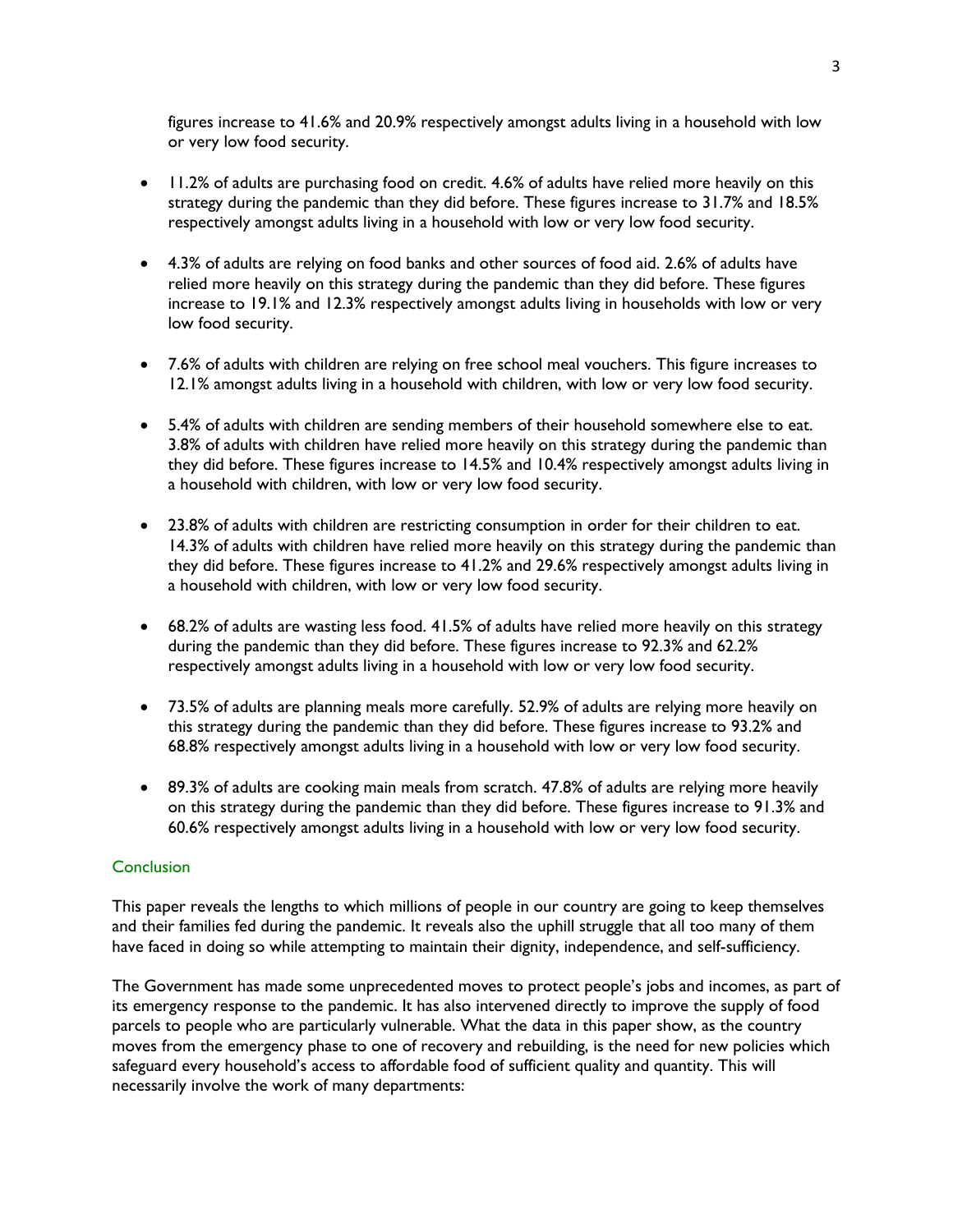- We ask the Treasury to initiate a jobs programme that guards against long-term unemployment and the accompanying risk of hunger and malnutrition.
- We ask the Department for Work and Pensions to suspend the two-child limit on benefits and tax credits, and review its policy of deducting large sums of money from Universal Credit each month, many of which result from the initial waiting period of at least five weeks for a first payment.
- We ask the Department for Education to introduce a seamless year-round school meals programme covering breakfast and lunch during term time and holiday periods, with enriching activities and wraparound support made available to families in the annual Summer Holiday.
- We ask the Department for Environment, Food, and Rural Affairs to support innovative community food projects which build resilience, dignity, and self-sufficiency, and improve the availability of fresh produce in deprived or isolated communities.
- We ask the Department of Health and Social Care automatically to enrol all eligible families for Healthy Start vouchers and peg their value to annual increases in inflation.
- We ask the Department for Business, Energy and Industrial Strategy to strengthen the protection given to low-paid and insecure workers, such as those on zero-hours contracts.

Above all else, we ask the Prime Minister to oversee and implement with urgency a national food strategy which enhances the supply, affordability, and accessibility of nutritious food to everyone in our country, while minimising the need to deploy the many coping strategies, such as the use of food banks, which we have outlined in this paper.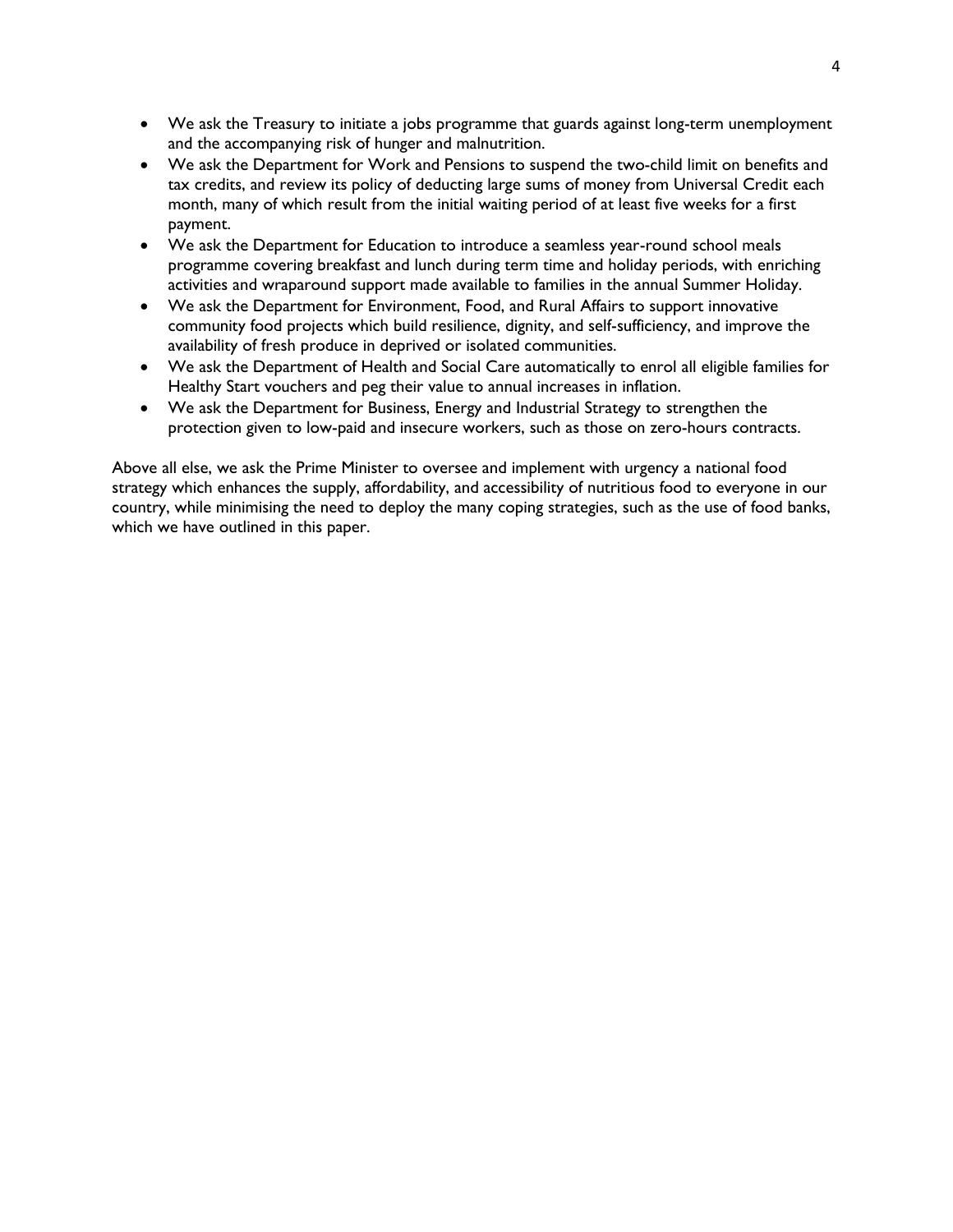# Appendix

|                               | No. Adults $(f)$ | % UK Adults |
|-------------------------------|------------------|-------------|
| <b>Very Low Food Security</b> | 77               | 7.67%       |
| Low Food Security             | 85               | 8.50%       |
| <b>Marginal Food Security</b> | 94               | 9.36%       |
| <b>High Food Security</b>     | 717              | 71.41%      |
| <b>Missing Data</b>           | 31               | 3.09%       |
| <b>Total Adults</b>           | 1004             | 100.0       |

# **Table 1. Frequency Distribution of Food Security by UK Adults During Covid-19 (June 2020)**

Note: Classification based on Household Food Insecurity Survey Module: Six Item Short From, available from United States Department of Agriculture https://www.ers.usda.gov/media/8282/short2012.pdf